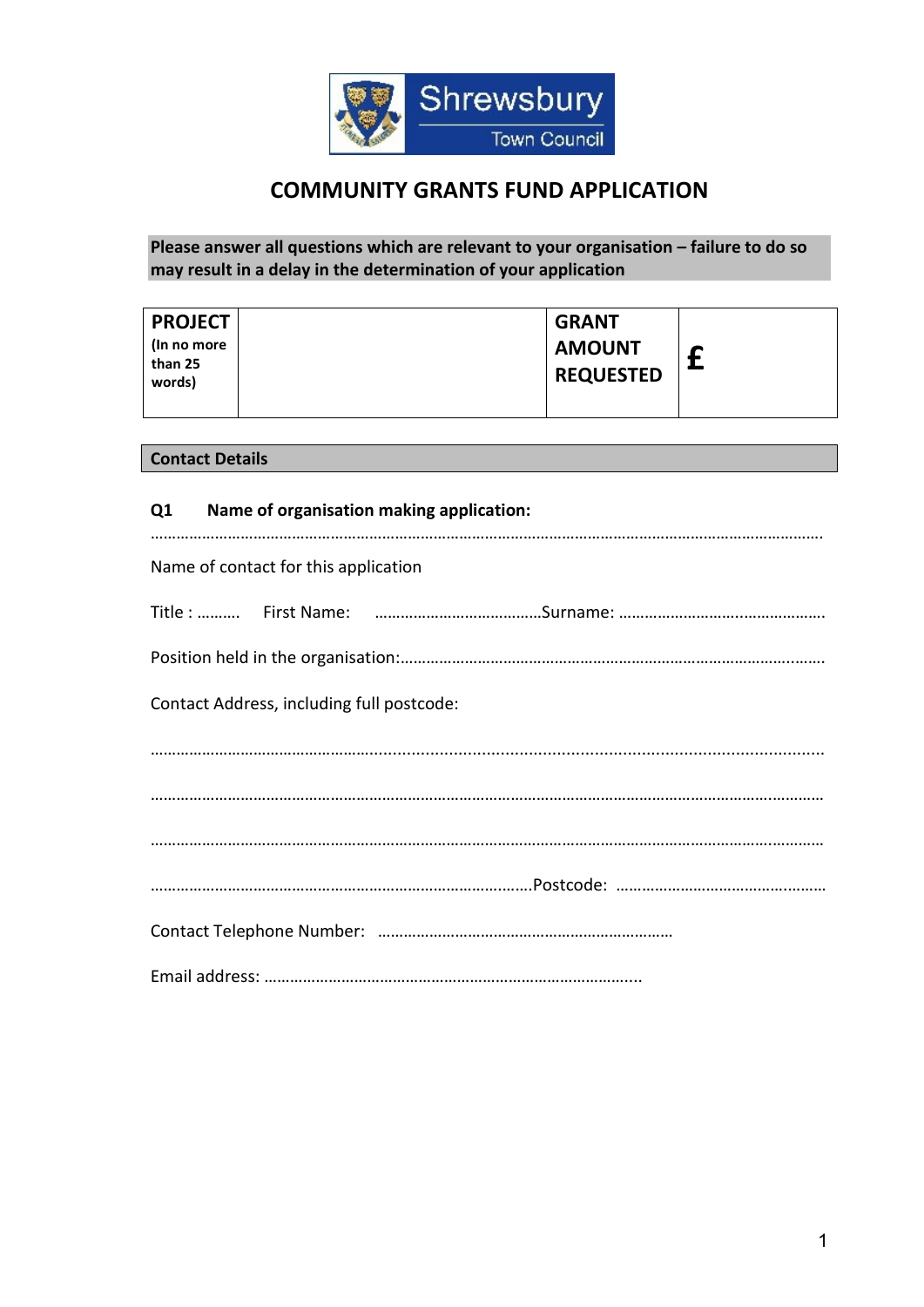|  | About your organisation |
|--|-------------------------|
|--|-------------------------|

# **Q2 What type of organisation are you?**

Tick  $($ ) relevant category:

| <b>Registered Charity:</b>     |                        |
|--------------------------------|------------------------|
| <b>Voluntary Organisation:</b> | $\left( \quad \right)$ |
| Company Limited by Guarantee:  |                        |
|                                |                        |

#### **Q3 When was your organisation established?**

………………………………………………………………………………………………………………………….………………

#### **Q4 Briefly describe your organisation.**

Describe your organisation, including how many members/users you have, whether there is a subscription fee and the usual activities/services you provide. If you are a new organisation, describe the services/activities you plan to provide.

|                |                                                                                            | 2 |
|----------------|--------------------------------------------------------------------------------------------|---|
|                |                                                                                            |   |
| Q7             | What is your primary source of funding?                                                    |   |
|                | Please state which and attach a copy:                                                      |   |
| Q <sub>6</sub> | Does your organisation have an agreed Constitution or Memorandum of<br><b>Association?</b> |   |
| Q5             | If you are a subsidiary of a larger organisation, please state which one.                  |   |
|                |                                                                                            |   |
|                |                                                                                            |   |
|                |                                                                                            |   |
|                |                                                                                            |   |
|                |                                                                                            |   |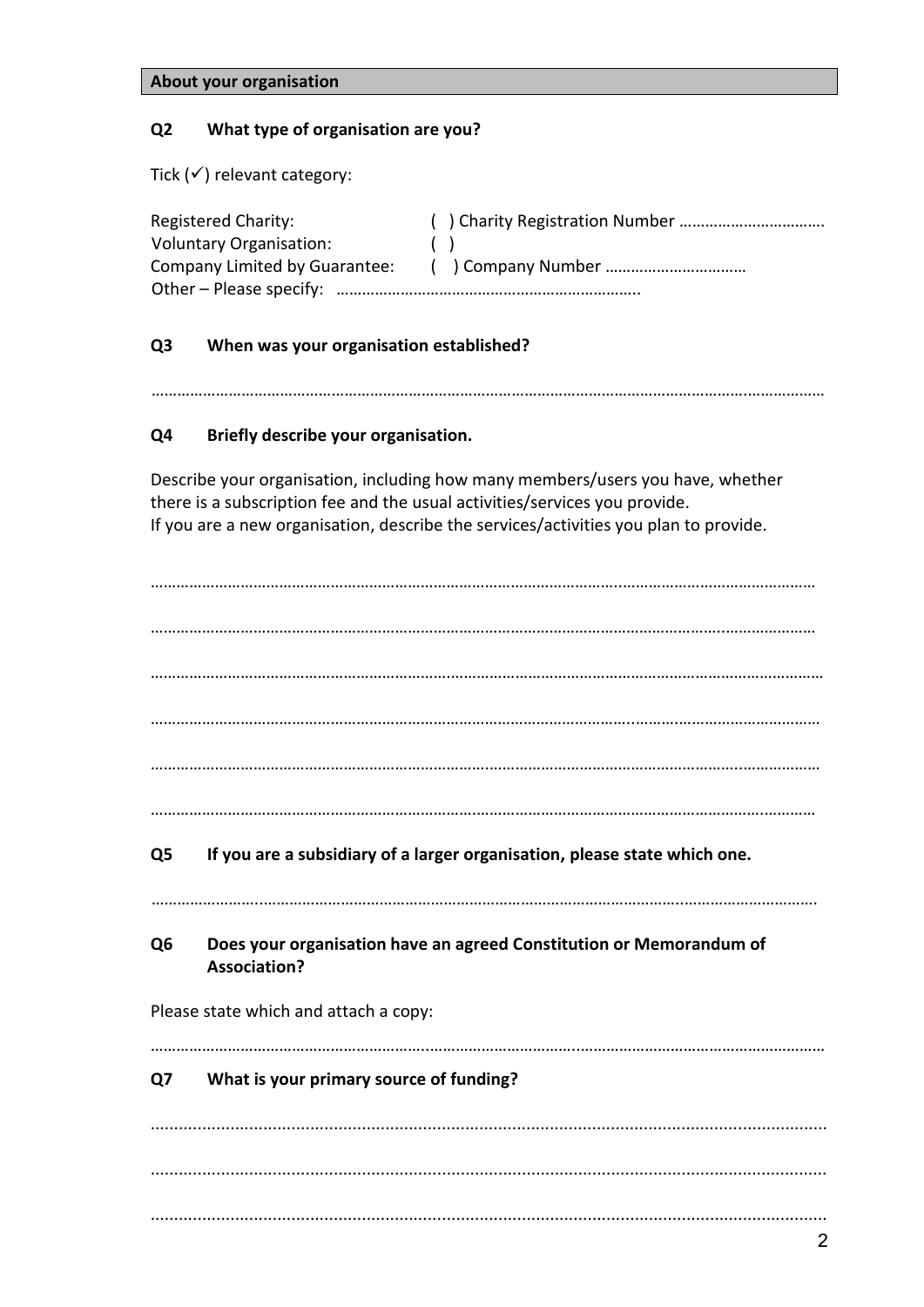| Details of the project or activity you are planning                                                                                                                                                                                                                         |
|-----------------------------------------------------------------------------------------------------------------------------------------------------------------------------------------------------------------------------------------------------------------------------|
| Describe the projects/activity you plan to use this grant for.<br>Q8                                                                                                                                                                                                        |
| Try to be specific about what you will do and how you will do it.<br>i.                                                                                                                                                                                                     |
|                                                                                                                                                                                                                                                                             |
|                                                                                                                                                                                                                                                                             |
|                                                                                                                                                                                                                                                                             |
|                                                                                                                                                                                                                                                                             |
|                                                                                                                                                                                                                                                                             |
| ii.<br>Please state how you have identified this need and how the project will benefit the<br>people of Shrewsbury, together with the estimated time span. If you are seeking<br>continuation funding for this project, please provide evidence for this continued<br>need. |
|                                                                                                                                                                                                                                                                             |
|                                                                                                                                                                                                                                                                             |
|                                                                                                                                                                                                                                                                             |
|                                                                                                                                                                                                                                                                             |
|                                                                                                                                                                                                                                                                             |
| How many people from the Parish of Shrewsbury do you expect to<br>iii.<br>from your project or activity?                                                                                                                                                                    |
| What criteria will be used to measure the success of the project and how many<br>Q <sub>9</sub><br>people from the Parish of Shrewsbury do you expect to benefit from it?                                                                                                   |
|                                                                                                                                                                                                                                                                             |
|                                                                                                                                                                                                                                                                             |
|                                                                                                                                                                                                                                                                             |
|                                                                                                                                                                                                                                                                             |
|                                                                                                                                                                                                                                                                             |
|                                                                                                                                                                                                                                                                             |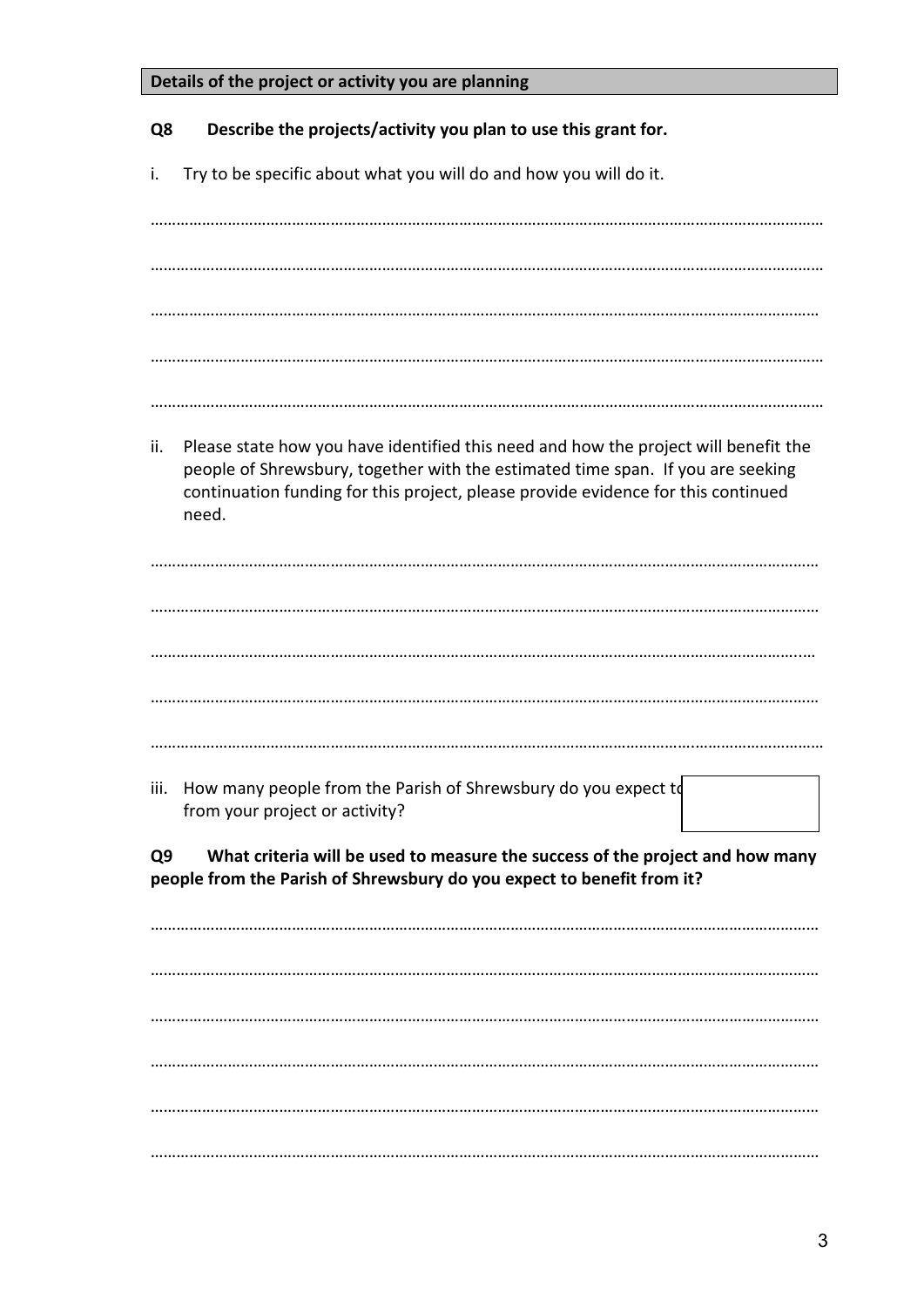| <b>Health &amp; Safety</b> |  |  |
|----------------------------|--|--|
|----------------------------|--|--|

## **Q10 What, if any, special safety issues are related to your project/activity?**

Please provide the following information –

i. What kind of insurance does your organisation have?

…………………………………………………………………………………………………………………………………………

…………………………………………………………………………………………………………………………………………

- …………………………………………………………………………………………………………………………………………
- ii. Do the leaders have the relevant qualifications and/or experience?

…………………………………………………………………………………………………………………………………………

…………………………………………………………………………………………………………………………………………

- …………………………………………………………………………………………………………………………………………
- iii. What policies does your organisation have in place (i.e. Health and Safety, Child Protection/Safeguarding, Working with vulnerable adults, Equal Opportunities, CRB Checks etc.)? *You may be required to submit copies of your policies*

……………………………………………………………………………………………………………………………………….. ………………………………………………………………………………………………………………………………………… ………………………………………………………………………………………………………………………………………… ………………………………………………………………………………………………………………………………………… …………………………………………………………………………………………………………………………………………

**Funding of your project**

## **Q11 Previous Applications**

If you have applied for and received funding from Shrewsbury Town Council in the past please provide details of the amount, the year and briefly what the funding was used for.

| Year | <b>Project Description</b> | Award £ |
|------|----------------------------|---------|
|      |                            |         |
|      |                            |         |
|      |                            |         |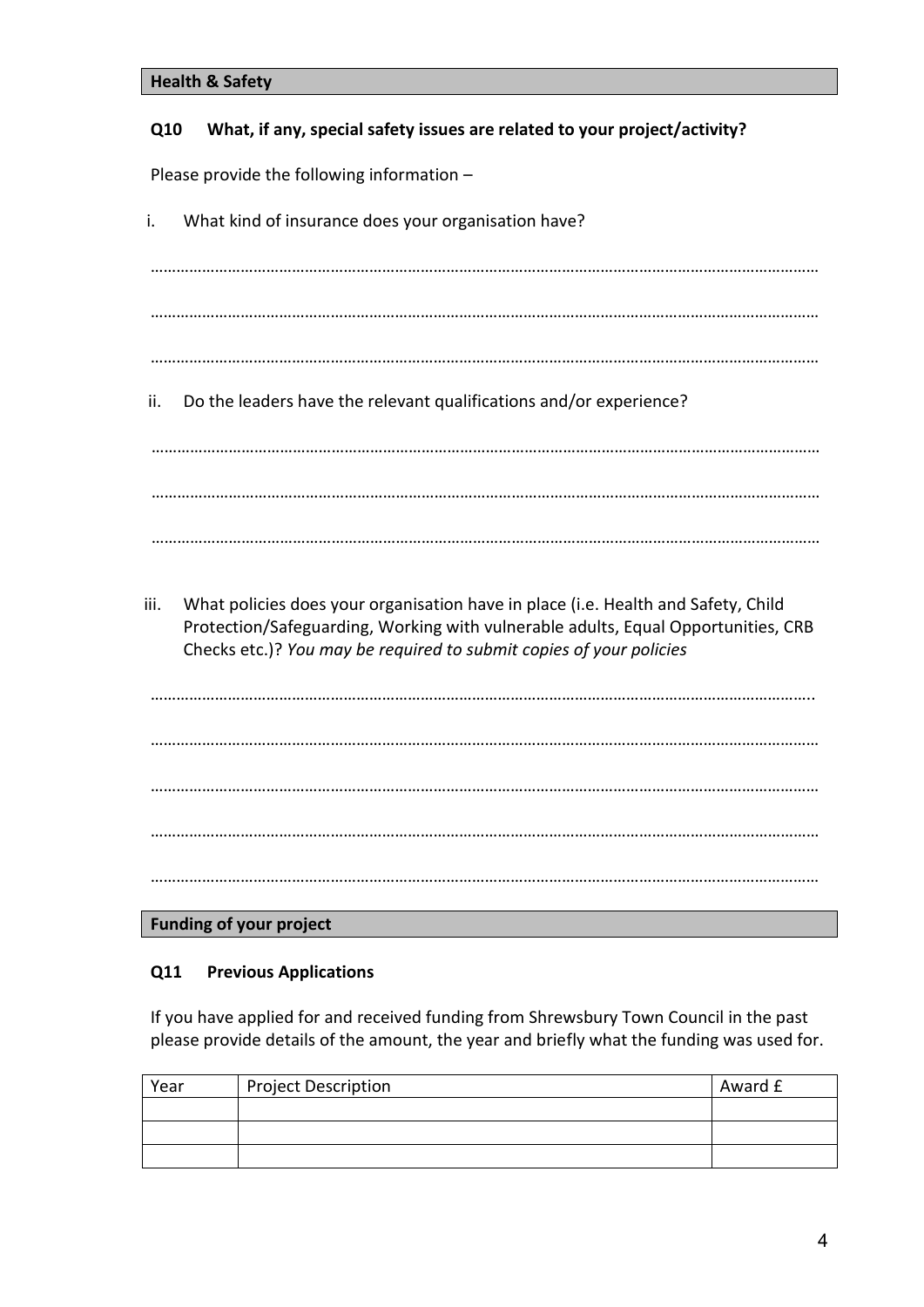# **Q12 Project Funding**

Please provide details of the amount of funding you need for your project and give us a breakdown of what the money is for (please enclose any relevant estimates or details).

Tell us the amount of grant requested £……………………… and provide a detailed breakdown as to how you have reached this figure

| Project Expenditure                                                                            | Amount of          |
|------------------------------------------------------------------------------------------------|--------------------|
| Please list all items of expenditure for your project                                          | Project            |
|                                                                                                | $\pmb{\mathsf{f}}$ |
|                                                                                                | £                  |
|                                                                                                | £                  |
|                                                                                                | $\pmb{\mathsf{f}}$ |
|                                                                                                | £                  |
| <b>Total</b>                                                                                   | $\pmb{\mathsf{f}}$ |
| <b>Project Income</b>                                                                          |                    |
| Please list how the project shall be funded                                                    |                    |
|                                                                                                | £                  |
|                                                                                                | $\hat{\mathbf{E}}$ |
|                                                                                                | £                  |
|                                                                                                | £                  |
|                                                                                                | $\pmb{\mathsf{f}}$ |
| What is the difference?<br>This should be the same as the amount of Grant you are applying for | $\pmb{\mathsf{f}}$ |

## **Q13 Covering a Shortfall**

If the Town Council makes an offer less than the amount requested, how will that impact on the Project and how will you cover the shortfall?

………………………………………………………………………………………………………………………………………… ………………………………………………………………………………………………………………………………………… …………………………………………………………………………………………………………………………………………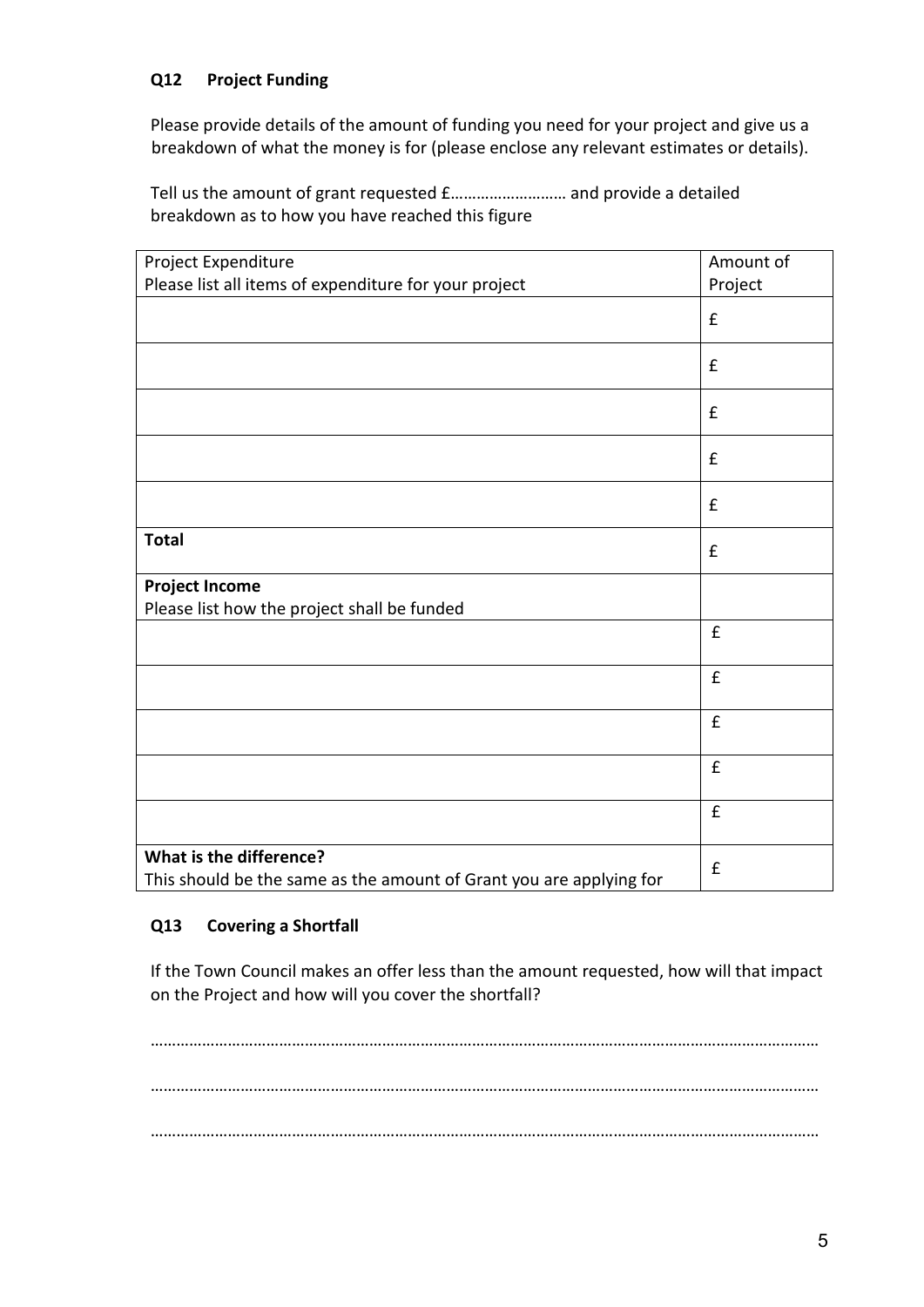…………………………………………………………………………………………………………………………………………

…………………………………………………………………………………………………………………………………………

# **Q14 Sustainability**

What plans do you have in place to ensure that your organisation becomes more sustainable and less reliant on grant funding, particularly from the Town Council?

………………………………………………………………………………………………………………………………………… ………………………………………………………………………………………………………………………………………… ………………………………………………………………………………………………………………………………………… ………………………………………………………………………………………………………………………………………… …………………………………………………………………………………………………………………………………………

#### **Your Accounts**

**Q15 Please provide the following details from your most recent annual accounts**

| <b>Total Income</b>                   |  |
|---------------------------------------|--|
| <b>Less Total Expenditure</b>         |  |
| Surplus / Loss                        |  |
| Savings (Reserves, Cash, Investments) |  |

*Please provide a copy of your most recent annual audited accounts or, in the case of newly established organisations, the projected income and expenditure for the next twelve months.*

*You need to include these documents with this application.*

#### **Account Details**

#### **Q16 Please provide your bank or building society account details**

You can only apply for grant if you have a bank/building society account in the name of your organisation. We will only pay grants into an account which requires at least two people to sign each cheque or withdrawal. **These people should not be related.**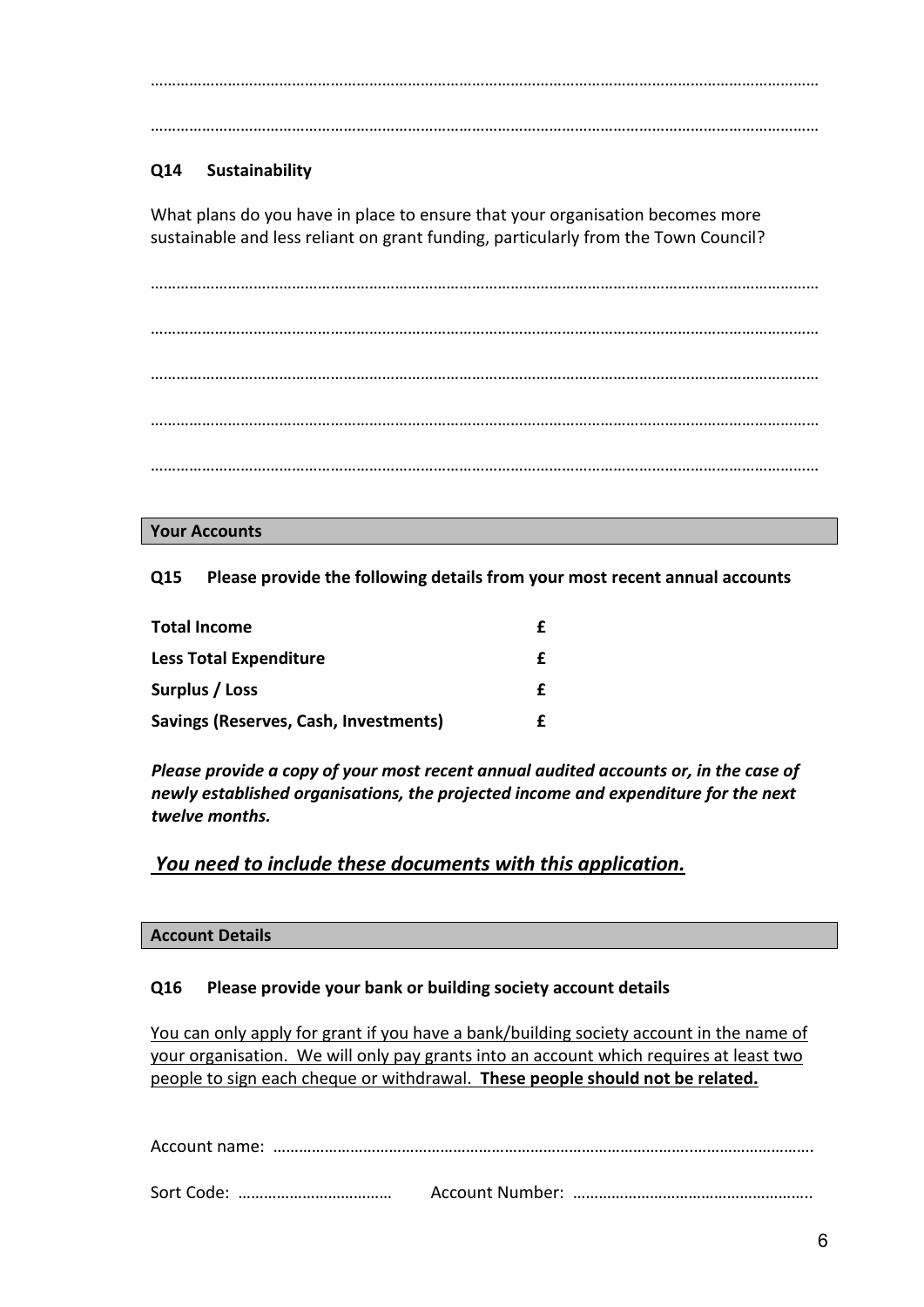Bank/building society name: …………………………………………………………………………….…………… Bank/building society address……………………………………………….………………………………………… ………………………………………………………………………………………………………………………………………… ………………………………………………………………………………………………………………………………………… …………..……………………………………………………………………………………………………………………………. Who are the signatories and what position do they hold in your organisation? 1 Name …………………………..………………. Position ………………………………………. 2 Name ………………………………….………. Position ………………………………..……. 3 Name ………………………….………………. Position ……………………………….…….

#### **Any Other Information**

**Q17 Any other information which you consider to be relevant to your application.**

………………………………………………………………………………………………………………………………………… ………………………………………………………………………………………………………………………………………… ………………………………………………………………………………………………………………………………………… ………………………………………………………………………………………………………………………………………… ………………………………………………………………………………………………………………………………………… …………………………………………………….……………………………………………………………………………………

#### **Declarations**

#### **Q18 Declaration**

Please give details of a senior member of your organisation. For example, this may be your Chairperson, Treasurer or Secretary. They must read the application and sign below**. (This must not be the main contact name in Q1).**

*I confirm, on behalf of …………………………………….………………….(insert name of organisation):*

*That I am authorised to sign this declaration on its behalf, and that, to the best of my knowledge and belief, all replies are true and accurate.*

*I confirm that I have read the Terms and Conditions set out in the Notes which accompanied this application and further confirm that this application is made on the*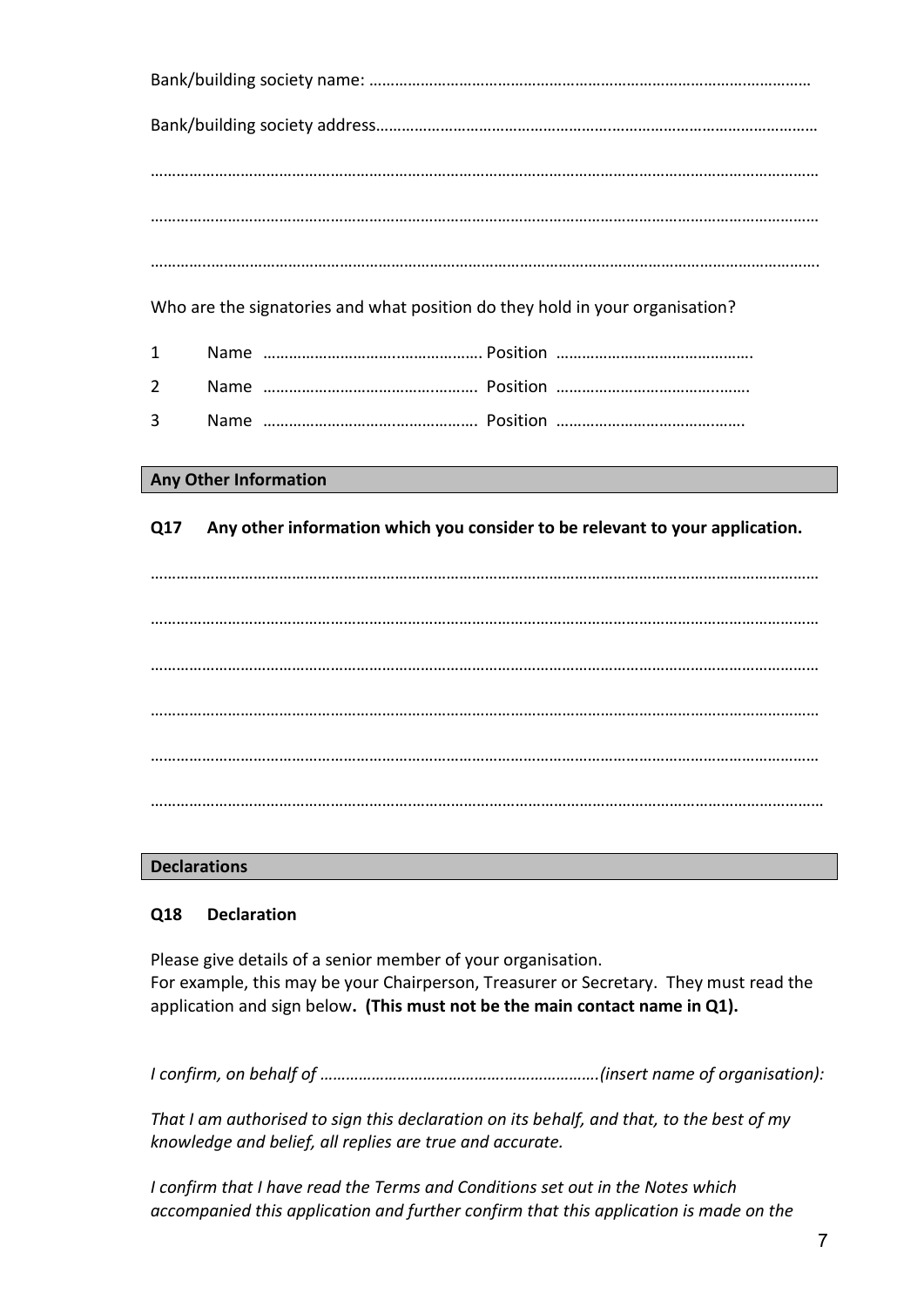*basis that if successful, the organisation will be bound to use the grant only for the purpose specified in this application, and will have to comply with those Terms and Conditions and any others which the Council might attach to the Grant.* 

| Title  First Name:  Surname: |
|------------------------------|
| Organisation address:        |
|                              |
|                              |
|                              |
|                              |
|                              |

# **Q19 Signature of Person Completing the Application**

This must be the signature of the person named in Q1 as the main contact and **not be the same person who has signed in Q18**

*I confirm that, to the best of my knowledge and belief, all the information in this application from is true and correct. I understand that you may ask for additional information at any stage of the application process.*

Signed: ……………………………………………….…………………Date: ……………………………………..